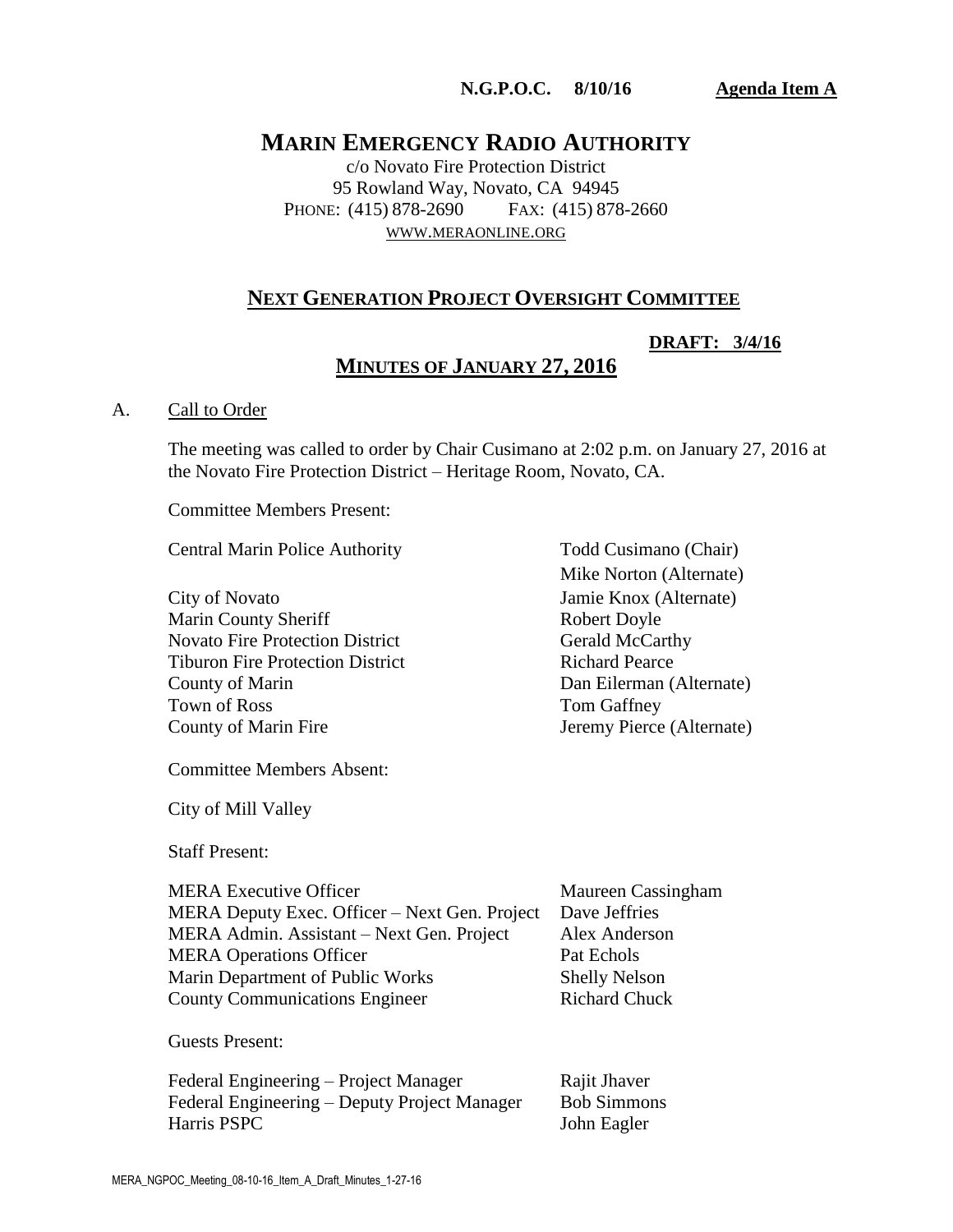## B. Approval of Minutes from December 9, 2015 Next Generation Project Oversight Committee Meeting

*M/S/P Pearce/McCarthy to approve minutes from December 9, 2015 Next Generation Project Oversight Committee Meeting as presented.*

AYES: All NAYS: None ABSTENTIONS: Pearce Motion Carried

#### C. Project Update (Jeffries/Echols/FE Staff)

Jeffries gave an update on the progress of the MERA Next Generation Project, including the completion of the Site Survey project by Federal Engineering (FE). He explained that the survey examined the existing MERA tower sites as well as proposed additional tower sites. The Site Survey can be provided upon request. He also discussed the Frequency Review report which was provided at the meeting. Jeffries gave an update on the Life Cycle Recommendations document, noting that it had been circulated to various MERA Boards and Committees for review and feedback.

Jeffries discussed the Coverage Analysis Workshop that took place the day before at the Marin Center. The workshop was well attended, and covered various iterations of tower sites and their potential coverage for the new system. Pearce asked about the potential sharing of sites at the Golden Gate Bridge Toll Plaza and Sutro Tower sites. Jhaver responded that those options would be included in the Request for Proposal to the vendors. Pearce and Cusimano observed that the Muir Beach site would be crucial for West County coverage.

Jhaver discussed the results of the MERA Coverage Analysis and presented some of the slides that were generated at the workshop. He discussed some of the challenges of moving from a UHF system to a 700mhz system.

Gaffney asked about the likelihood of acquiring new tower sites. Jeffries responded that they all varied in their respective level of development. Cusimano said he was concerned that if we got to the point of switch over from the old system to the new system and MERA had not acquired all the necessary sites, some agencies coverage may suffer.

Jeffries discussed the process of developing the best coverage for the new system, noting that the work being done now was to develop as many possible options for coverage by the new system, and that the vendors may come in with different ideas that could provide even better coverage.